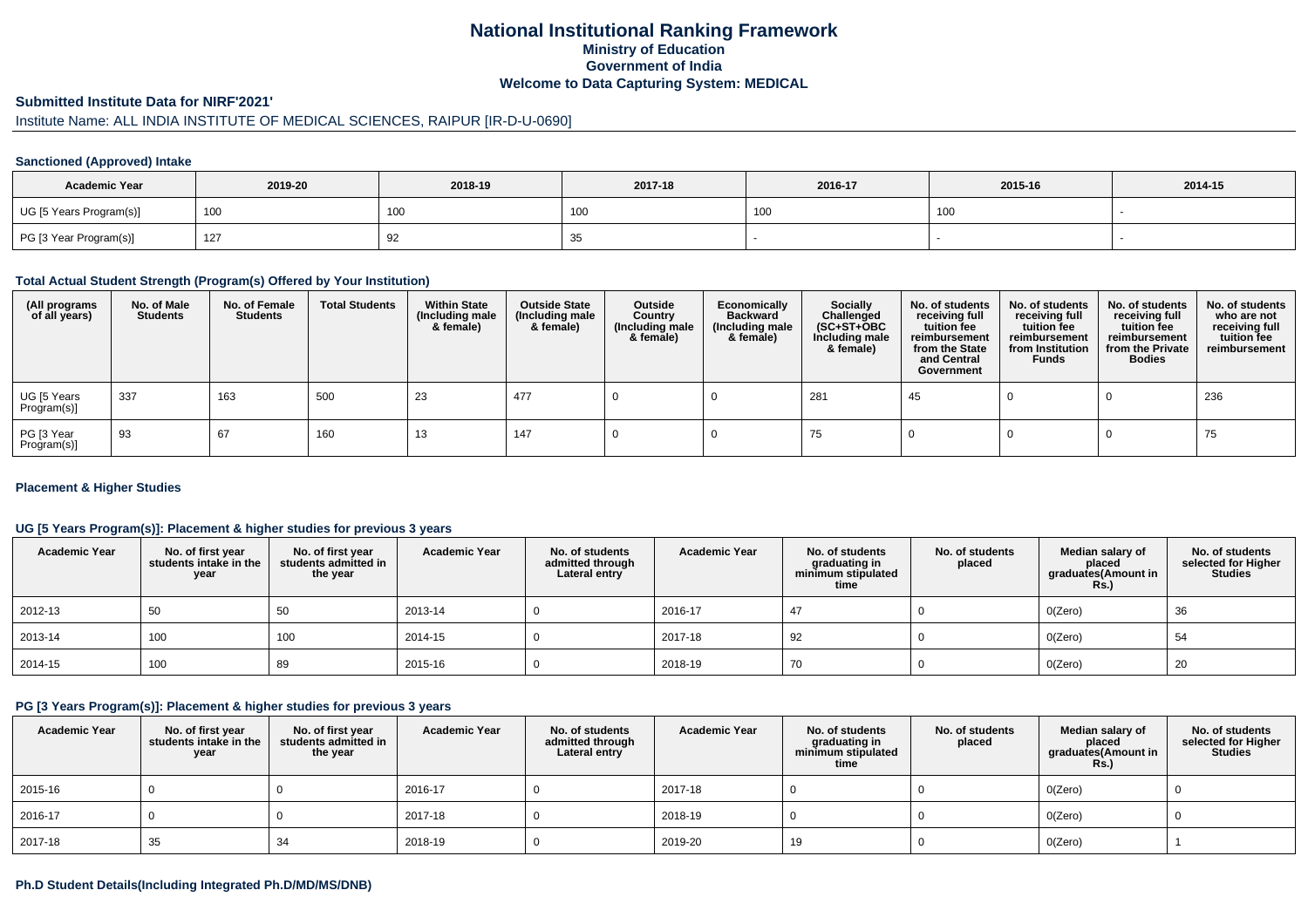| Ph.D (Student pursuing doctoral program till 2019-20 Students admitted in the academic year 2020-21 should not be entered here.) |                               |                                                                 |  |  |  |  |  |
|----------------------------------------------------------------------------------------------------------------------------------|-------------------------------|-----------------------------------------------------------------|--|--|--|--|--|
|                                                                                                                                  | <b>Total Students</b>         |                                                                 |  |  |  |  |  |
| Full Time                                                                                                                        |                               |                                                                 |  |  |  |  |  |
| Part Time                                                                                                                        |                               | 0                                                               |  |  |  |  |  |
| No. of Ph.D students graduated (including Integrated Ph.D)                                                                       |                               |                                                                 |  |  |  |  |  |
|                                                                                                                                  | 2019-20<br>2018-19<br>2017-18 |                                                                 |  |  |  |  |  |
| Full Time                                                                                                                        |                               | 0                                                               |  |  |  |  |  |
| Part Time                                                                                                                        |                               | 0                                                               |  |  |  |  |  |
|                                                                                                                                  |                               | No. of students Graduating in Super Speciality program (DM/MCH) |  |  |  |  |  |
| 2019-20<br>2018-19<br>2017-18                                                                                                    |                               |                                                                 |  |  |  |  |  |
|                                                                                                                                  | 0                             |                                                                 |  |  |  |  |  |

## **Financial Resources: Utilised Amount for the Capital expenditure for previous 3 years**

| Academic Year                                                                                        | 2019-20                                                                                          | 2018-19                                                                                                  | 2017-18                                                                                         |  |  |  |  |  |  |
|------------------------------------------------------------------------------------------------------|--------------------------------------------------------------------------------------------------|----------------------------------------------------------------------------------------------------------|-------------------------------------------------------------------------------------------------|--|--|--|--|--|--|
|                                                                                                      | <b>Utilised Amount</b>                                                                           | <b>Utilised Amount</b>                                                                                   | <b>Utilised Amount</b>                                                                          |  |  |  |  |  |  |
| Annual Capital Expenditure on Academic Activities and Resources (excluding expenditure on buildings) |                                                                                                  |                                                                                                          |                                                                                                 |  |  |  |  |  |  |
| Library                                                                                              | 67169 (Rs Sixty seven thousand one hundred sixty nine only)                                      | 2031077 (Rs Twenty lakh thirty one thousand seventy seven<br>only)                                       | 5562427 (Rs Fifty five lakh sixty two thousand four hundred<br>twenty seven only)               |  |  |  |  |  |  |
| New Equipment for Laboratories                                                                       | 655062581 (Rs Sixty five crore fifty lakh sixty two thousand five<br>hundred eighty one only)    | 656737863 (Rs Sixty five crore sixty seven lakh thirty seven<br>thousand eight hundred sixty three only) | 52146029 (Rs Five crore twenty one lakh forty six thousand<br>twenty nine only)                 |  |  |  |  |  |  |
| Other expenditure on creation of Capital Assets (excluding<br>expenditure on Land and Building)      | 518278280 (Rs Fifty one crore eighty two lakh seventy eight<br>thousand two hundred eighty only) | 44458503 (Rs Four crore forty four lakh fifty eight thousand five<br>hundred three only)                 | 52147889 (Rs Five crore twenty one lakh forty seven thousand<br>eight hundred eighty nine only) |  |  |  |  |  |  |

## **Financial Resources: Utilised Amount for the Operational expenditure for previous 3 years**

| Academic Year                                                                                                                                                                                   | 2019-20                                                                                                    | 2018-19                                                                                          | 2017-18                                                                                                 |  |  |  |  |  |
|-------------------------------------------------------------------------------------------------------------------------------------------------------------------------------------------------|------------------------------------------------------------------------------------------------------------|--------------------------------------------------------------------------------------------------|---------------------------------------------------------------------------------------------------------|--|--|--|--|--|
|                                                                                                                                                                                                 | <b>Utilised Amount</b>                                                                                     | <b>Utilised Amount</b>                                                                           | <b>Utilised Amount</b>                                                                                  |  |  |  |  |  |
| <b>Annual Operational Expenditure</b>                                                                                                                                                           |                                                                                                            |                                                                                                  |                                                                                                         |  |  |  |  |  |
| Salaries (Teaching and Non Teaching staff)                                                                                                                                                      | 1751917897 (Rs One seventy five crore nineteen lakh<br>seventeen thousand eight hundred ninety seven only) | 1410550679 (Rs One forty one crore five lakh fifty thousand six<br>hundred seventy nine only)    | 617705536 (Rs Sixty one crore seventy seven lakh five<br>thousand five hundred thirty six only)         |  |  |  |  |  |
| Maintenance of Academic Infrastructure or consumables and<br>other running expenditures (excluding maintenance of hostels<br>and allied services, rent of the building, depreciation cost, etc) | 871119084 (Rs Eighty seven crore eleven lakh nineteen<br>thousand eighty four only)                        | 604627836 (Rs Sixty crore forty six lakh twenty seven<br>thousand eight hundred thirty six only) | 397628172 (Rs Thirty nine crore seventy six lakh twenty eight<br>thousand one hundred seventy two only) |  |  |  |  |  |
| Seminars/Conferences/Workshops                                                                                                                                                                  | 938702 (Rs Nine lakh thirty eight thousand seven hundred two<br>only)                                      | 572365 (Rs Five lakh seventy two thousand three hundred<br>sixty five only)                      | 286337 (Rs Two lakh eighty six thousand three hundred thirty<br>seven only)                             |  |  |  |  |  |

**IPR**

| Calendar year            | 2019 | 2018 | 2017 |
|--------------------------|------|------|------|
| No. of Patents Published |      |      |      |
| No. of Patents Granted   |      |      |      |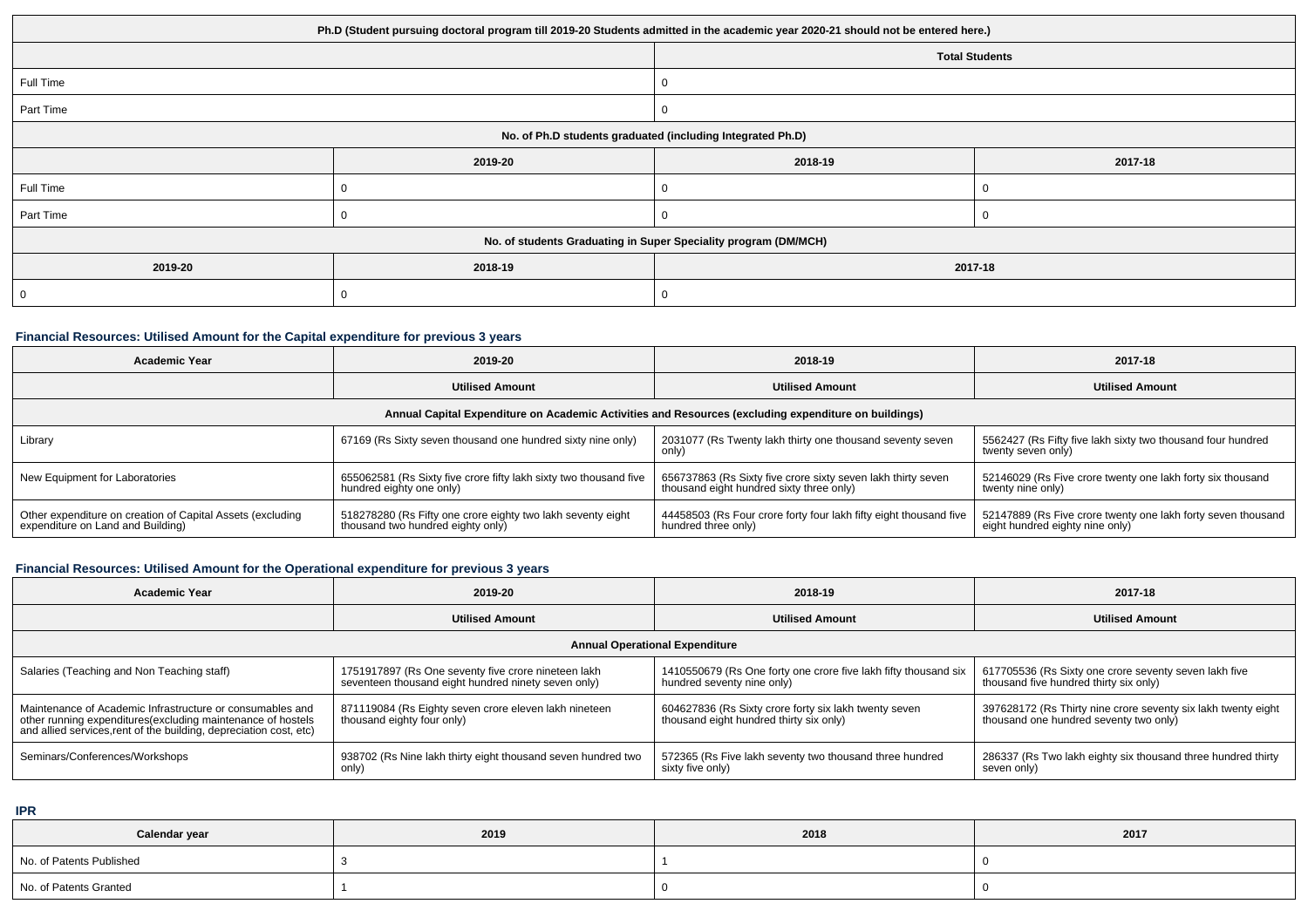### **Sponsored Research Details**

| <b>Financial Year</b>                    | 2019-20                      | 2018-19                      | 2017-18                              |
|------------------------------------------|------------------------------|------------------------------|--------------------------------------|
| Total no. of Sponsored Projects          |                              | 10                           | 12                                   |
| Total no. of Funding Agencies            | כ ו                          | 10                           | -12                                  |
| Total Amount Received (Amount in Rupees) | 13300000                     | 34500000                     | 6582000                              |
| Amount Received in Words                 | One crore thirty three lakhs | Three crore forty five lakhs | Sixty five lakhs eighty two thousand |

### **OPD Attendance & Bed Occupancy**

| 1. Average OPD attendance in the calendar year 2019. | 1751 |
|------------------------------------------------------|------|
| 2. Average Bed Occupancy in the calendar year 2019.  |      |
| a. Number of beds in the hospital.                   | 700  |
| b. Average occupancy per day.                        | 441  |

## **PCS Facilities: Facilities of physically challenged students**

| 1. Do your institution buildings have Lifts/Ramps?                                                                                                        | Yes, more than 80% of the buildings |
|-----------------------------------------------------------------------------------------------------------------------------------------------------------|-------------------------------------|
| 2. Do your institution have provision for walking aids, includingwheelchairs and transportation from one building to another for<br>handicapped students? | Yes                                 |
| 3. Do your institution buildings have specially designed toilets for handicapped students?                                                                | Yes, more than 80% of the buildings |

### **Faculty Details**

| Srno           | <b>Name</b>                        | Age | Designation            | Gender | Qualification | <b>Experience (In</b><br>Months) | <b>Is Associated</b><br><b>Last Year</b> | Currently<br>working with<br>institution? | <b>Joining Date</b> | <b>Leaving Date</b> | <b>Association type</b> |
|----------------|------------------------------------|-----|------------------------|--------|---------------|----------------------------------|------------------------------------------|-------------------------------------------|---------------------|---------------------|-------------------------|
|                | Dr Dhanesh<br>Kumar Sharma         | 64  | Other                  | Male   | M.S           | 87                               | Yes                                      | Yes                                       | 05-04-2013          | $\sim$              | Regular                 |
| $\overline{2}$ | Dr Konuri Vijaya<br>Kumar          | 61  | Other                  | Male   | M.S           | 85                               | Yes                                      | Yes                                       | 10-06-2013          | $\sim$              | Regular                 |
| 3              | Dr Soumitra<br>Trivedi             | 45  | Associate<br>Professor | Male   | M.S           | 94                               | Yes                                      | Yes                                       | 05-09-2012          | $\sim$              | Regular                 |
| $\overline{4}$ | Dr A U Siddiqui                    | 46  | Associate<br>Professor | Male   | M.S           | 95                               | Yes                                      | Yes                                       | 14-08-2012          | $\sim$              | Regular                 |
| 5              | Dr Manisha<br><b>Barnwal Sinha</b> | 42  | Associate<br>Professor | Female | M.S           | 95                               | Yes                                      | Yes                                       | 16-08-2012          | $\sim$              | Regular                 |
| 6              | Dr Mrithunjay<br>Rathore           | 42  | Associate<br>Professor | Male   | M.S           | 95                               | Yes                                      | Yes                                       | 21-08-2012          | $\sim$              | Regular                 |
| $\overline{7}$ | Dr Ramanjan<br>Sinha               | 54  | Professor              | Male   | Ph.D          | 95                               | Yes                                      | Yes                                       | 02-08-2012          | $\sim$              | Regular                 |
| 8              | Dr Meenakshi<br>Sinha              | 54  | Other                  | Female | Ph.D          | 95                               | Yes                                      | Yes                                       | 02-08-2012          | $\sim$              | Regular                 |
| 9              | Dr Avinash S Ingle                 | 45  | Other                  | Male   | M.D           | 95                               | Yes                                      | Yes                                       | 13-08-2012          | $\sim$              | Regular                 |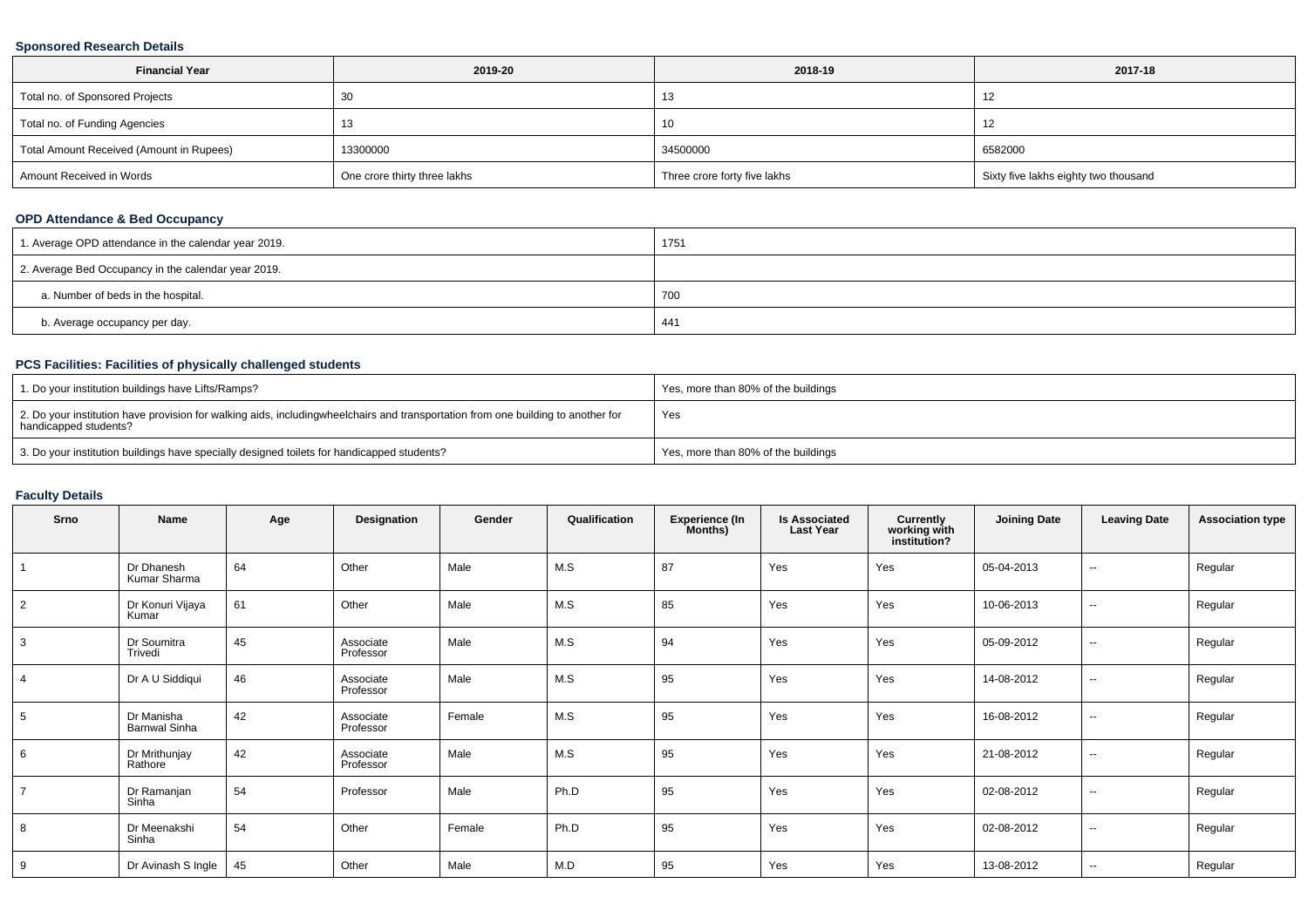| 10     | Dr Jayshri R<br>Ghate         | 43 | Associate<br>Professor | Female | M.D        | 95 | Yes | Yes | 13-08-2012 | $\overline{\phantom{a}}$ | Regular |
|--------|-------------------------------|----|------------------------|--------|------------|----|-----|-----|------------|--------------------------|---------|
| 11     | Dr Ekta<br>Khandelwal         | 40 | Associate<br>Professor | Female | M.D        | 95 | Yes | Yes | 06-08-2012 | $\overline{\phantom{a}}$ | Regular |
| 12     | Dr Eli Mohapatra              | 52 | Professor              | Female | M.D        | 94 | Yes | Yes | 17-09-2012 | $\overline{\phantom{a}}$ | Regular |
| 13     | Dr Rachita Nanda              | 47 | Other                  | Female | M.D        | 86 | Yes | Yes | 22-05-2013 | $\sim$                   | Regular |
| 14     | Dr Suprava Patel              | 45 | Associate<br>Professor | Female | M.D        | 95 | Yes | Yes | 21-08-2012 | $\overline{\phantom{a}}$ | Regular |
| 15     | Dr Jessy Abraham              | 47 | Associate<br>Professor | Female | Ph.D       | 93 | Yes | Yes | 30-10-2012 | $\sim$                   | Regular |
| 16     | Dr Manisha<br>Madhukar Ruikar | 52 | Professor              | Female | M.D        | 86 | Yes | Yes | 27-05-2013 | $\overline{\phantom{a}}$ | Regular |
| 17     | Dr Abhiruchi<br>Galhotra      | 45 | Other                  | Female | M.D        | 95 | Yes | Yes | 09-08-2012 | $\sim$                   | Regular |
| 18     | Dr Gouri Kumari<br>Padhy      | 47 | Other                  | Female | M.D        | 95 | Yes | Yes | 14-08-2012 | $\overline{\phantom{a}}$ | Regular |
| 19     | Dr Anjali Pal                 | 46 | Associate<br>Professor | Female | M.D        | 95 | Yes | Yes | 09-08-2012 | $\overline{\phantom{a}}$ | Regular |
| 20     | Dr Anjan Kumar<br>Giri        | 46 | Associate<br>Professor | Male   | M.D        | 95 | Yes | Yes | 16-08-2012 | $\overline{\phantom{a}}$ | Regular |
| 21     | Dr Suryaprakash<br>Dhaneria   | 63 | Professor              | Male   | <b>DNB</b> | 88 | Yes | Yes | 20-03-2013 | $\overline{\phantom{a}}$ | Regular |
| 22     | Dr Nitin Rewaram<br>Gaikwad   | 43 | Other                  | Male   | M.D        | 89 | Yes | Yes | 18-02-2013 | $\sim$                   | Regular |
| 23     | Dr Yogendra<br>Narayan Keche  | 44 | Other                  | Male   | M.D        | 50 | Yes | Yes | 27-05-2016 | $\sim$                   | Regular |
| 24     | Dr Anudita<br>Bhargava        | 48 | Professor              | Female | M.D        | 85 | Yes | Yes | 27-06-2013 | $\sim$                   | Regular |
| 25     | Dr Padma Das                  | 44 | Other                  | Female | M.D        | 86 | Yes | Yes | 06-05-2013 | $\overline{\phantom{a}}$ | Regular |
| 26     | Dr Ujjwala Nitin<br>Gaikwad   | 41 | Other                  | Female | M.D        | 89 | Yes | Yes | 18-02-2013 | --                       | Regular |
| 27     | Dr Sanjay Singh<br>Negi       | 43 | Associate<br>Professor | Male   | Ph.D       | 88 | Yes | Yes | 11-03-2013 | --                       | Regular |
| 28     | Dr Nighat Hussain             | 46 | Other                  | Female | M.D        | 88 | Yes | Yes | 11-03-2013 | $\sim$                   | Regular |
| 29     | Dr Amit Bugalia               | 41 | Associate<br>Professor | Male   | M.D        | 88 | Yes | Yes | 11-03-2013 | $\overline{\phantom{a}}$ | Regular |
| $30\,$ | Dr Vandita<br>Yogendra Singh  | 41 | Assistant<br>Professor | Female | M.D        | 50 | Yes | Yes | 09-05-2016 | ш,                       | Regular |
| 31     | Dr Sankalp<br>Sharma          | 43 | Associate<br>Professor | Male   | M.D        | 87 | Yes | Yes | 11-04-2013 | $\overline{\phantom{a}}$ | Regular |
| 32     | Dr Krishnadutt<br>Chavali     | 46 | Professor              | Male   | <b>DNB</b> | 87 | Yes | Yes | 02-04-2013 | $\overline{\phantom{a}}$ | Regular |
| 33     | Dr Pankaj Suresh<br>Ghormade  | 36 | Assistant<br>Professor | Male   | M.D        | 50 | Yes | Yes | 25-05-2016 | $\overline{\phantom{a}}$ | Regular |
| 34     | Dr Nitin Kumar<br>Kashyap     | 42 | Associate<br>Professor | Male   | M.S        | 92 | Yes | Yes | 30-11-2012 | ш,                       | Regular |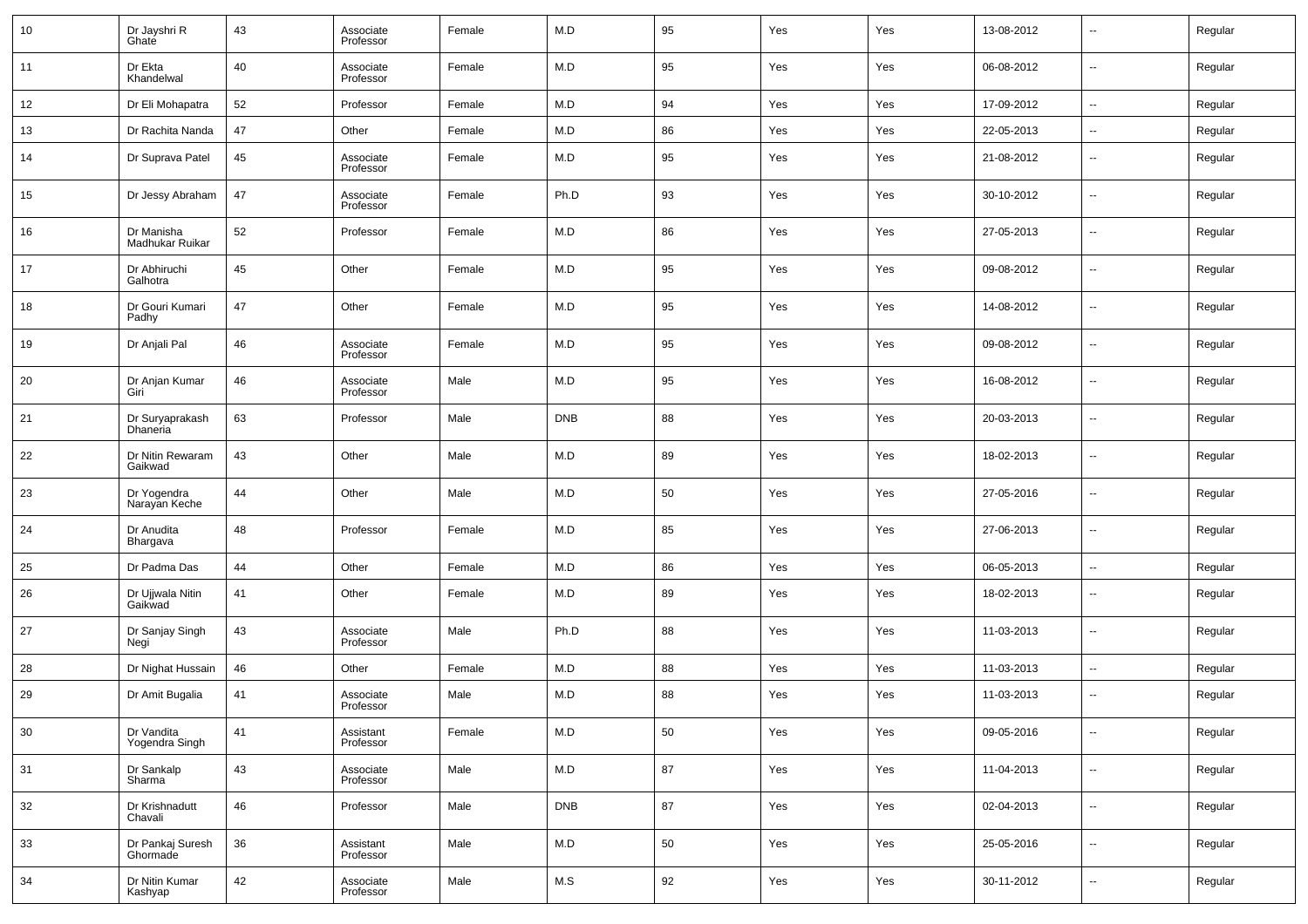| 35 | Dr Ankur Kumar<br>Shrivastava | 42 | Associate<br>Professor | Male   | M.D                     | 87 | Yes | Yes | 04-04-2013 | $\overline{\phantom{a}}$ | Regular |
|----|-------------------------------|----|------------------------|--------|-------------------------|----|-----|-----|------------|--------------------------|---------|
| 36 | Dr Siddhartha<br>Nanda        | 50 | Associate<br>Professor | Male   | M.D                     | 87 | Yes | Yes | 13-04-2013 | $\overline{\phantom{a}}$ | Regular |
| 37 | Dr Narendra<br>Kuber Bodhey   | 47 | Professor              | Male   | M.D                     | 88 | Yes | Yes | 26-03-2013 | $\sim$                   | Regular |
| 38 | Dr Alok Chandra<br>Agrawal    | 53 | Professor              | Male   | Ph.D                    | 87 | Yes | Yes | 09-04-2013 | --                       | Regular |
| 39 | Dr Harshal Sakale             | 39 | Assistant<br>Professor | Male   | M.S                     | 50 | Yes | Yes | 26-05-2016 | $\overline{\phantom{a}}$ | Regular |
| 40 | Dr Santhosh Rao               | 39 | Associate<br>Professor | Male   | <b>MDS</b>              | 88 | Yes | Yes | 28-03-2013 | --                       | Regular |
| 41 | Dr Manish Jagdish<br>Raghani  | 38 | Associate<br>Professor | Male   | <b>MDS</b>              | 88 | Yes | Yes | 12-03-2013 | $\overline{\phantom{a}}$ | Regular |
| 42 | Dr Nakul Uppal                | 41 | Associate<br>Professor | Male   | <b>MDS</b>              | 49 | Yes | Yes | 03-06-2016 | $\overline{\phantom{a}}$ | Regular |
| 43 | Dr Atul Jindal                | 41 | Associate<br>Professor | Male   | M.D                     | 87 | Yes | Yes | 08-04-2013 | $\overline{\phantom{a}}$ | Regular |
| 44 | Dr Tushar Bharat<br>Jagzape   | 41 | Other                  | Male   | M.S                     | 50 | Yes | Yes | 02-05-2016 | $\overline{\phantom{a}}$ | Regular |
| 45 | Dr Tripty Naik                | 36 | Assistant<br>Professor | Female | M.D                     | 49 | Yes | Yes | 27-06-2016 | --                       | Regular |
| 46 | Dr Praveen Kumar<br>Neema     | 64 | Professor              | Male   | M.D                     | 87 | Yes | Yes | 12-04-2013 | $\overline{\phantom{a}}$ | Regular |
| 47 | Dr Subrata Kumar<br>Singha    | 46 | Other                  | Male   | M.D                     | 87 | Yes | Yes | 12-04-2013 | $\overline{\phantom{a}}$ | Regular |
| 48 | Dr Monica<br>Khetarpal        | 50 | Associate<br>Professor | Female | M.D                     | 87 | Yes | Yes | 10-04-2013 | $\overline{\phantom{a}}$ | Regular |
| 49 | Dr Mayank Kumar               | 39 | Assistant<br>Professor | Male   | M.D                     | 50 | Yes | Yes | 26-05-2016 | $\overline{\phantom{a}}$ | Regular |
| 50 | Dr Sarita<br>Ramchandani      | 41 | Assistant<br>Professor | Female | M.D                     | 48 | Yes | Yes | 01-07-2016 | $\overline{\phantom{a}}$ | Regular |
| 51 | Dr Ajoy K Behera              | 53 | Associate<br>Professor | Male   | M.D                     | 88 | Yes | Yes | 16-03-2013 | $\overline{\phantom{a}}$ | Regular |
| 52 | Dr Rupa Mehta                 | 38 | Associate<br>Professor | Female | M.S                     | 89 | Yes | Yes | 25-02-2013 | $\overline{\phantom{a}}$ | Regular |
| 53 | Dr Ripu Daman<br>Arora        | 40 | Associate<br>Professor | Male   | M.S                     | 88 | Yes | Yes | 11-03-2013 | $\overline{\phantom{a}}$ | Regular |
| 54 | Dr Md Sabah<br>Siddiqui       | 40 | Associate<br>Professor | Male   | M.D                     | 87 | Yes | Yes | 23-04-2013 | $\sim$                   | Regular |
| 55 | Dr Preetam<br>Narayan Wasnik  | 40 | Associate<br>Professor | Male   | M.D                     | 50 | Yes | Yes | 30-05-2016 | $\sim$                   | Regular |
| 56 | Dr Lokesh Kumar<br>Singh      | 43 | Other                  | Male   | M.D                     | 87 | Yes | Yes | 23-04-2013 | $\sim$                   | Regular |
| 57 | Dr Sucharita<br>Mandal        | 40 | Assistant<br>Professor | Female | $\mathsf{M}.\mathsf{D}$ | 49 | Yes | Yes | 23-06-2016 | $\overline{\phantom{a}}$ | Regular |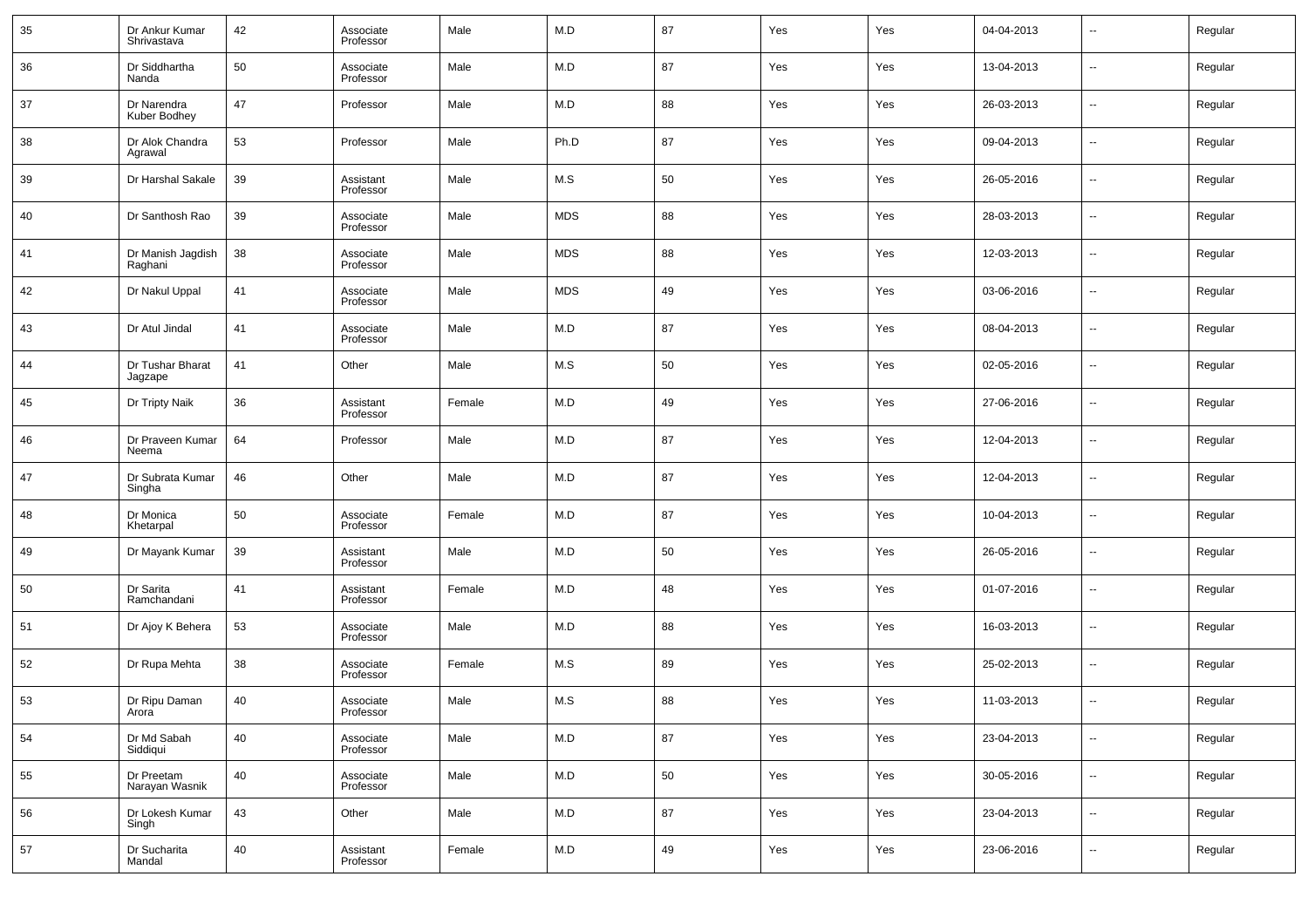| 58 | Dr Debajyoti<br>Mohanty            | 45 | Other                                               | Male   | M.S  | 86 | Yes | Yes | 01-05-2013 | $\overline{\phantom{a}}$ | Regular |
|----|------------------------------------|----|-----------------------------------------------------|--------|------|----|-----|-----|------------|--------------------------|---------|
| 59 | Dr Radhakrishna<br>Ramchandani     | 46 | Associate<br>Professor                              | Male   | M.S  | 88 | Yes | Yes | 16-03-2013 | $\overline{\phantom{a}}$ | Regular |
| 60 | Dr Sarita Agrawal                  | 51 | Professor                                           | Female | M.D  | 86 | Yes | Yes | 02-05-2013 | $\overline{\phantom{a}}$ | Regular |
| 61 | Dr Vinita Singh                    | 43 | Associate<br>Professor                              | Female | M.D  | 88 | Yes | Yes | 26-03-2013 | $\overline{\phantom{a}}$ | Regular |
| 62 | Dr Prasanta<br><b>Kumar Nayak</b>  | 41 | Associate<br>Professor                              | Male   | M.D  | 87 | Yes | Yes | 01-04-2013 | $\overline{\phantom{a}}$ | Regular |
| 63 | Dr Nilaj Kumar<br>Bagde            | 44 | Associate<br>Professor                              | Male   | M.D  | 50 | Yes | Yes | 06-05-2016 | $\overline{\phantom{a}}$ | Regular |
| 64 | Dr Nitin Kumar<br>Bhajandas Borkar | 42 | Other                                               | Male   | M.S  | 92 | Yes | Yes | 30-11-2012 | $\overline{\phantom{a}}$ | Regular |
| 65 | Dr Sunita Singh                    | 40 | Associate<br>Professor                              | Female | M.S  | 87 | Yes | Yes | 09-04-2013 | $\overline{\phantom{a}}$ | Regular |
| 66 | Dr Namrata<br>Chhabra              | 39 | Assistant<br>Professor                              | Female | M.D  | 48 | Yes | Yes | 01-07-2016 | $\overline{\phantom{a}}$ | Regular |
| 67 | Dr Satyajit Singh                  | 41 | Assistant<br>Professor                              | Male   | M.D  | 48 | Yes | Yes | 27-07-2016 | $\overline{\phantom{a}}$ | Regular |
| 68 | Dr Pushpawati                      | 41 | Associate<br>Professor                              | Female | M.D  | 87 | Yes | Yes | 11-04-2013 | $\overline{\phantom{a}}$ | Regular |
| 69 | Dr Nitin M<br>Nagarkar             | 56 | Dean / Principal /<br>Director / Vice<br>Chancellor | Male   | M.S  | 95 | Yes | Yes | 09-08-2012 | $\overline{\phantom{a}}$ | Regular |
| 70 | Dr Arvind Kumar<br>Shukla          | 44 | Assistant<br>Professor                              | Male   | Ph.D | 25 | No  | Yes | 19-06-2018 | $\overline{\phantom{a}}$ | Regular |
| 71 | Dr Archana<br>Wankhade             | 43 | Associate<br>Professor                              | Female | M.D  | 26 | No  | Yes | 16-05-2018 | $\overline{\phantom{a}}$ | Regular |
| 72 | Dr Ramesh<br>Chandrakar            | 39 | Associate<br>Professor                              | Male   | M.D  | 33 | Yes | Yes | 17-10-2017 | $\overline{\phantom{a}}$ | Regular |
| 73 | Dr Minal Wasnik                    | 39 | Assistant<br>Professor                              | Female | M.D  | 34 | Yes | Yes | 01-09-2017 | $\overline{\phantom{a}}$ | Regular |
| 74 | Dr Somen Misra                     | 57 | Professor                                           | Male   | M.D  | 33 | Yes | Yes | 09-10-2017 | ۰.                       | Regular |
| 75 | Dr Neeta Misra                     | 59 | Other                                               | Female | M.D  | 32 | Yes | Yes | 13-11-2017 | $\overline{\phantom{a}}$ | Regular |
| 76 | Dr Lubna Khan                      | 54 | Other                                               | Female | M.D  | 34 | Yes | Yes | 11-09-2017 | $\overline{\phantom{a}}$ | Regular |
| 77 | Dr Vijaya Sahu                     | 41 | Associate<br>Professor                              | Female | M.D  | 33 | Yes | Yes | 05-10-2017 | $\overline{\phantom{a}}$ | Regular |
| 78 | Dr Saroj Kumar<br>Pati             | 41 | Assistant<br>Professor                              | Male   | M.D  | 33 | Yes | Yes | 04-10-2017 | $\overline{\phantom{a}}$ | Regular |
| 79 | Dr Bikram Keshari<br>Kar           | 42 | Associate<br>Professor                              | Male   | M.D  | 29 | Yes | Yes | 01-02-2018 | $\overline{\phantom{a}}$ | Regular |
| 80 | Dr Anil Kumar<br>Goel              | 49 | Professor                                           | Male   | M.D  | 33 | Yes | Yes | 14-10-2017 | $\overline{\phantom{a}}$ | Regular |
| 81 | Dr Jondhale Sunil<br>Natha         | 37 | Associate<br>Professor                              | Male   | M.D  | 33 | Yes | Yes | 09-10-2017 | ۰.                       | Regular |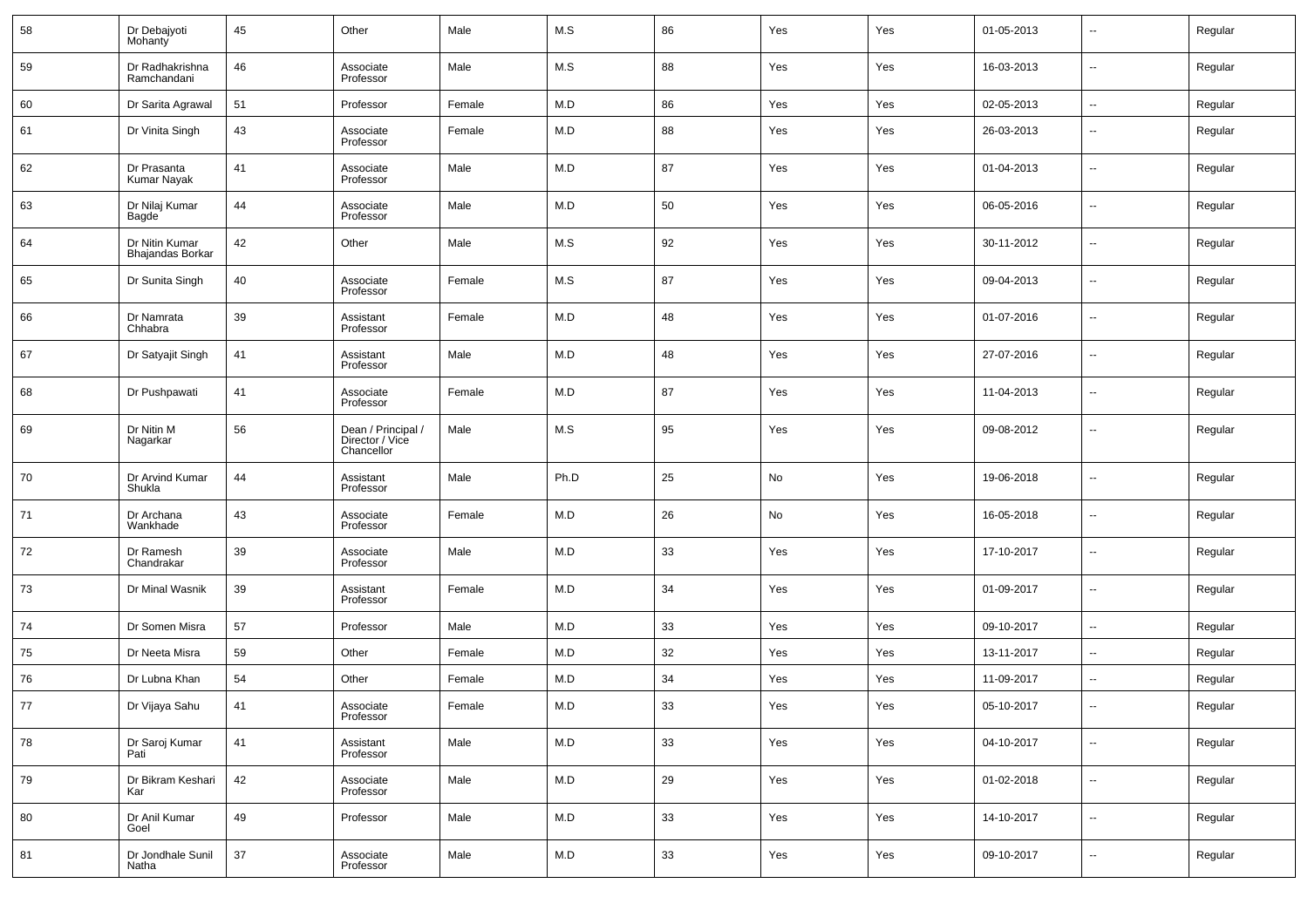| 82  | Dr Rashmi dubey                     | 44 | Associate<br>Professor | Female | M.D  | 34             | Yes | Yes | 21-09-2017 | $\sim$                   | Regular |
|-----|-------------------------------------|----|------------------------|--------|------|----------------|-----|-----|------------|--------------------------|---------|
| 83  | Dr Mamta                            | 36 | Assistant<br>Professor | Female | M.D  | 34             | Yes | Yes | 01-09-2017 | $\sim$                   | Regular |
| 84  | Dr Chinmaya<br>Kumar Panda          | 37 | Assistant<br>Professor | Male   | M.D  | 34             | Yes | Yes | 26-09-2017 | $\overline{\phantom{a}}$ | Regular |
| 85  | Dr Habib Md<br>Reazaul Karim        | 39 | Assistant<br>Professor | Male   | M.D  | 34             | Yes | Yes | 27-09-2017 | $\sim$                   | Regular |
| 86  | Dr Ranganath T G                    | 36 | Assistant<br>Professor | Male   | M.D  | 34             | Yes | Yes | 25-09-2017 | $\overline{\phantom{a}}$ | Regular |
| 87  | Dr Dibakar Sahu                     | 43 | Assistant<br>Professor | Male   | M.D  | 28             | Yes | Yes | 16-03-2018 | $\sim$                   | Regular |
| 88  | Dr Satish Satpute                   | 36 | Assistant<br>Professor | Male   | M.D  | 26             | Yes | Yes | 01-05-2018 | $\overline{\phantom{a}}$ | Regular |
| 89  | Dr Keshav<br>Nagpure                | 39 | Assistant<br>Professor | Male   | M.D  | 33             | Yes | Yes | 23-10-2017 | $\sim$                   | Regular |
| 90  | Dr Rohini Rokkam                    | 35 | Assistant<br>Professor | Female | M.D  | $\overline{7}$ | Yes | Yes | 19-12-2019 | $\overline{\phantom{a}}$ | Regular |
| 91  | Dr Sai Krishna<br>Tikka             | 35 | Assistant<br>Professor | Male   | M.D  | 25             | Yes | Yes | 18-06-2018 | $\overline{\phantom{a}}$ | Regular |
| 92  | Dr Rubik Ray                        | 38 | Assistant<br>Professor | Male   | M.D  | 33             | Yes | Yes | 16-10-2017 | --                       | Regular |
| 93  | Dr Tridip Dutta<br><b>Baruah</b>    | 41 | Associate<br>Professor | Male   | M.D  | 28             | Yes | Yes | 12-03-2018 | ш.                       | Regular |
| 94  | Dr Dharmendra<br>Dugar              | 44 | Associate<br>Professor | Male   | M.D  | 28             | Yes | Yes | 13-03-2018 | --                       | Regular |
| 95  | Dr<br>Chandrashekhar<br>Shrivastava | 41 | Associate<br>Professor | Male   | M.D  | 33             | Yes | Yes | 17-10-2017 | --                       | Regular |
| 96  | Dr Sarita Rajbhar                   | 37 | Assistant<br>Professor | Female | M.D  | 30             | Yes | Yes | 23-01-2018 | $\overline{\phantom{a}}$ | Regular |
| 97  | Dr Satyaki<br>Ganguly               | 41 | Associate<br>Professor | Male   | M.D  | 34             | Yes | Yes | 25-09-2017 | $\overline{a}$           | Regular |
| 98  | Dr Neel Prabha                      | 36 | Assistant<br>Professor | Female | M.D  | 12             | Yes | Yes | 20-06-2019 | $\overline{\phantom{a}}$ | Regular |
| 99  | Dr Phalguni Padhi                   | 39 | Assistant<br>Professor | Male   | M.D  | 33             | Yes | Yes | 23-10-2017 | $\overline{\phantom{a}}$ | Regular |
| 100 | Dr Jiten Kumar<br>Mishra            | 43 | Assistant<br>Professor | Male   | M.Ed | $32\,$         | Yes | Yes | 22-11-2017 |                          | Regular |
| 101 | Dr Anil Kumar                       | 36 | Assistant<br>Professor | Male   | M.D  | 34             | Yes | Yes | 04-09-2017 | u,                       | Regular |
| 102 | Dr Nehete Lokesh<br>Suresh          | 34 | Assistant<br>Professor | Male   | M.D  | 34             | Yes | Yes | 14-09-2017 | u,                       | Regular |
| 103 | Dr Mudalsha<br>Ravina               | 35 | Assistant<br>Professor | Female | M.D  | 29             | Yes | Yes | 06-02-2018 | u,                       | Regular |
| 104 | Dr Jaydeep Nandi                    | 41 | Assistant<br>Professor | Male   | M.D  | 27             | Yes | Yes | 23-04-2018 | u,                       | Regular |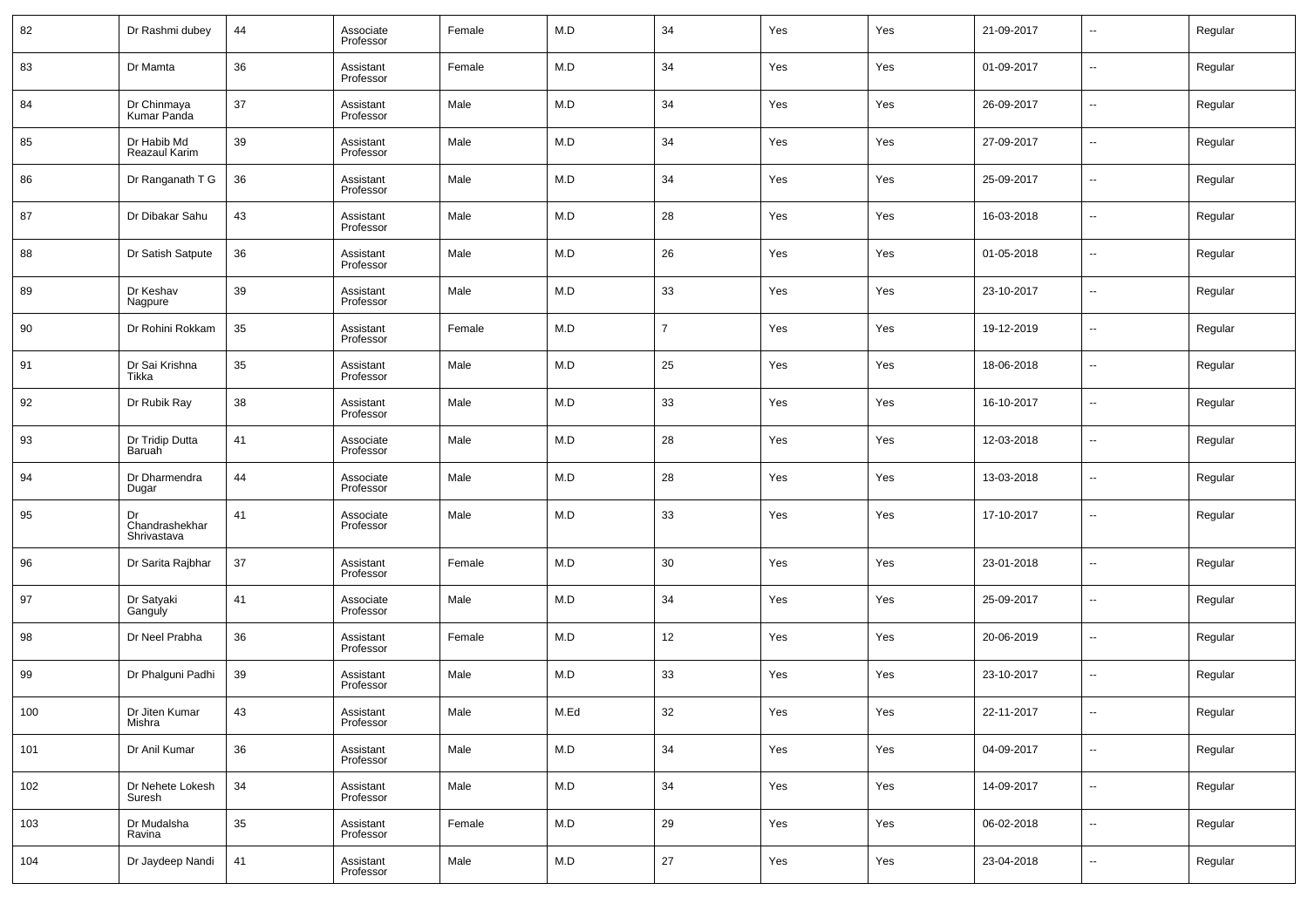| 105 | Dr Amritava<br>Ghosh                  | 39 | Assistant<br>Professor | Male   | M.D              | 26  | Yes | Yes | 17-05-2018 | $\overline{\phantom{a}}$ | Regular                |
|-----|---------------------------------------|----|------------------------|--------|------------------|-----|-----|-----|------------|--------------------------|------------------------|
| 106 | Dr Deepak Kumar<br><b>Biswal</b>      | 37 | Assistant<br>Professor | Male   | M.D              | 25  | No  | Yes | 20-06-2019 | $\overline{\phantom{a}}$ | Regular                |
| 107 | Dr Seema Shah                         | 42 | Assistant<br>Professor | Female | M.D              | 21  | Yes | Yes | 29-08-2018 | $\overline{\phantom{a}}$ | Regular                |
| 108 | Dr Alok Singh                         | 35 | Assistant<br>Professor | Male   | M.D              | 18  | Yes | Yes | 17-09-2018 | $\overline{\phantom{a}}$ | Regular                |
| 109 | Dr Pugazhenthan                       | 35 | Assistant<br>Professor | Male   | <b>DNB</b>       | 21  | Yes | Yes | 16-10-2018 | $\sim$                   | Regular                |
| 110 | Dr Ashish Kumar<br>Gupta              | 37 | Assistant<br>Professor | Male   | M.D              | 19  | Yes | Yes | 30-11-2018 | $\overline{\phantom{a}}$ | Regular                |
| 111 | Dr Rakesh Kumar<br>Gupta              | 37 | Assistant<br>Professor | Male   | M.D              | 17  | Yes | Yes | 24-09-2018 | $\sim$                   | Regular                |
| 112 | Dr Swapnil<br>Prabhakar Akhade        | 37 | Assistant<br>Professor | Male   | M.D              | 18  | Yes | Yes | 22-09-2018 | $\overline{\phantom{a}}$ | Regular                |
| 113 | Dr Nand Kishore<br>Agrawal            | 56 | Professor              | Male   | M.D              | 11  | Yes | Yes | 01-03-2019 | $\overline{\phantom{a}}$ | Regular                |
| 114 | Dr Jitendra<br>Vitthalrao<br>Kalbande | 37 | Assistant<br>Professor | Male   | M.D              | 12  | Yes | Yes | 05-03-2019 | $\overline{a}$           | Regular                |
| 115 | Dr Samarjit Dey                       | 36 | Associate<br>Professor | Male   | M.D              | 12  | No  | Yes | 29-06-2019 | --                       | Regular                |
| 116 | Dr Jhasaketan<br>Meher                | 36 | Assistant<br>Professor | Male   | M.D              | 6   | Yes | Yes | 26-07-2019 | --                       | Regular                |
| 117 | Shamendra Anand<br>Sahu               | 37 | Assistant<br>Professor | Male   | M.S              | 55  | Yes | Yes | 20-06-2019 | ш.                       | Regular                |
| 118 | Dr Kishan<br>Magatpalli               | 44 | Assistant<br>Professor | Male   | M.Ch(Chirurgiae) | 179 | Yes | Yes | 26-08-2019 | $\overline{\phantom{a}}$ | Adhoc /<br>Contractual |
| 119 | Dr Preetam<br>Sahani                  | 43 | Assistant<br>Professor | Male   | M.Ch(Chirurgiae) | 47  | Yes | Yes | 20-09-2019 | ш.                       | Adhoc /<br>Contractual |
| 120 | Dr Klein Dantis                       | 34 | Assistant<br>Professor | Male   | <b>DNB</b>       | 71  | Yes | Yes | 09-03-2020 | $\overline{\phantom{a}}$ | Adhoc /<br>Contractual |
| 121 | Dr Pankaj<br>Kannauje                 | 33 | Assistant<br>Professor | Male   | M.D              | 61  | Yes | Yes | 29-06-2019 | --                       | Regular                |
| 122 | Dr Pranita                            | 39 | Assistant<br>Professor | Female | M.D              | 49  | Yes | Yes | 28-08-2019 | ш.                       | Regular                |
| 123 | Dr Ajit Kumar                         | 40 | Assistant<br>Professor | Male   | M.D              | 107 | Yes | Yes | 19-02-2020 |                          | Adhoc/<br>Contractual  |
| 124 | Dr Chetan Anand                       | 38 | Assistant<br>Professor | Male   | M.S              | 107 | Yes | Yes | 04-10-2019 | $\overline{\phantom{a}}$ | Regular                |
| 125 | Dr Vinay Rathore                      | 36 | Assistant<br>Professor | Male   | DNB              | 84  | Yes | Yes | 11-03-2019 | ٠.                       | Regular                |
| 126 | Dr Saurabh Nayak                      | 33 | Assistant<br>Professor | Male   | <b>DM</b>        | 36  | Yes | Yes | 02-03-2020 | ٠.                       | Adhoc /<br>Contractual |
| 127 | Dr Surendra<br>Kumar Gupta            | 36 | Assistant<br>Professor | Male   | M.Ch(Chirurgiae) | 61  | Yes | Yes | 03-09-2019 | ٠.                       | Adhoc /<br>Contractual |